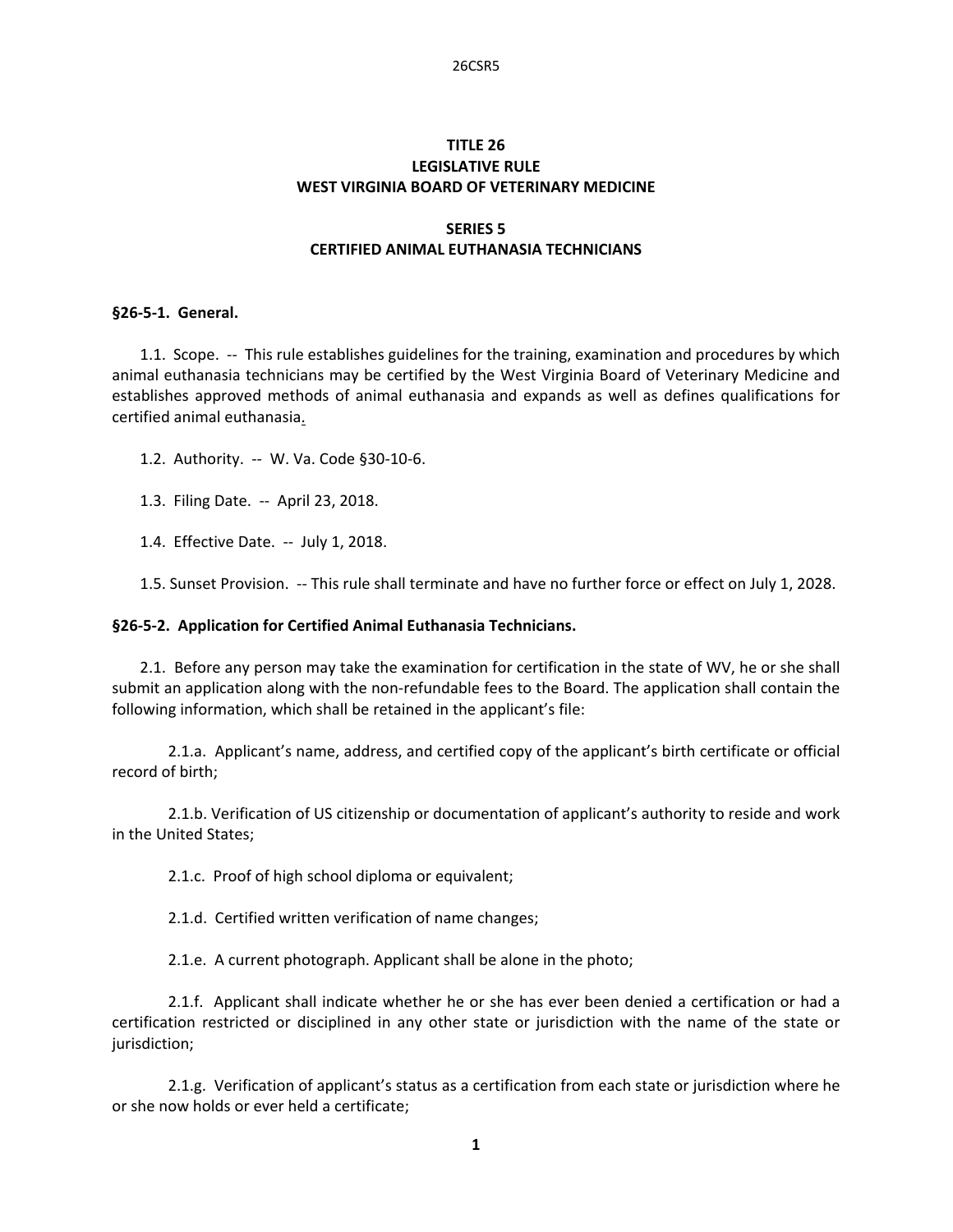2.1.h. The applicant shall tender the required fees as contained in the Schedule of Fees with the application;

 2.1.i. The applicant shall certify that he or she will abide by the laws of this State regulating the practice of animal euthanasia technology and that he or she will abide by the rules of the Board;

2.1.j. The application shall be signed by the applicant.

2.2. An applicant furnishing false information in an application shall be denied the right to take the examination. If the applicant has been certified before the Board becomes aware of the falseness of the information, the certificate is subject to disciplinary action including, but not limited to, suspension, and or revocation.

2.3. Once the application is complete and all fees have been received, the Board will notify the applicant of their eligibility to take the written practical, practical skills, and jurisprudence examinations.

2.4. If an applicant is found not qualified to take the examination, the Board shall notify the applicant in writing at the applicant's address aslisted on the application, of the finding and the grounds upon which the finding is based. An applicant found not qualified may demand a hearing. The application fee of any applicant found not qualified to take the examination is non‐refundable.

### **§26‐5‐3. Certified Animal Euthanasia Technicians Program.**

3.1. The Board may formulate and administer programs to teach applicants the legal, safety and practical information necessary to perform the duties of a certified animal euthanasia technician. The Board may also approve programssponsored by professional training organizationsto provide the training for certified animal euthanasia technicians.

3.2. The administration of the program sponsored by a professional training organization shall be in accordance with the laws, rules, practices, policies, or procedures prescribed by the Board or its designees. The Certified Animal Euthanasia Technician Training Manual is incorporated by reference.

3.3. The Board shall annually appoint a minimum of 1 or a maximum of 2 board members who are veterinarians for the purpose of administering the practical skills examination to applicants for certification as an animal euthanasia technician, or may assign administration of the examination to a veterinarian or veterinarians licensed to practice in this state.

3.4. The Board member or members, or authorized veterinarian shall conduct the practical skills examination to determine the applicants' ability in meeting the requirements for animal euthanasia technology in the State of WV.

3.5. The Board member or members or authorized veterinarian who administer the practical examination shall determine failure or passing of the practical examination.

3.6. The Board shall offer the certified animal euthanasia technician training program and the written and practical skills examination at least once a year.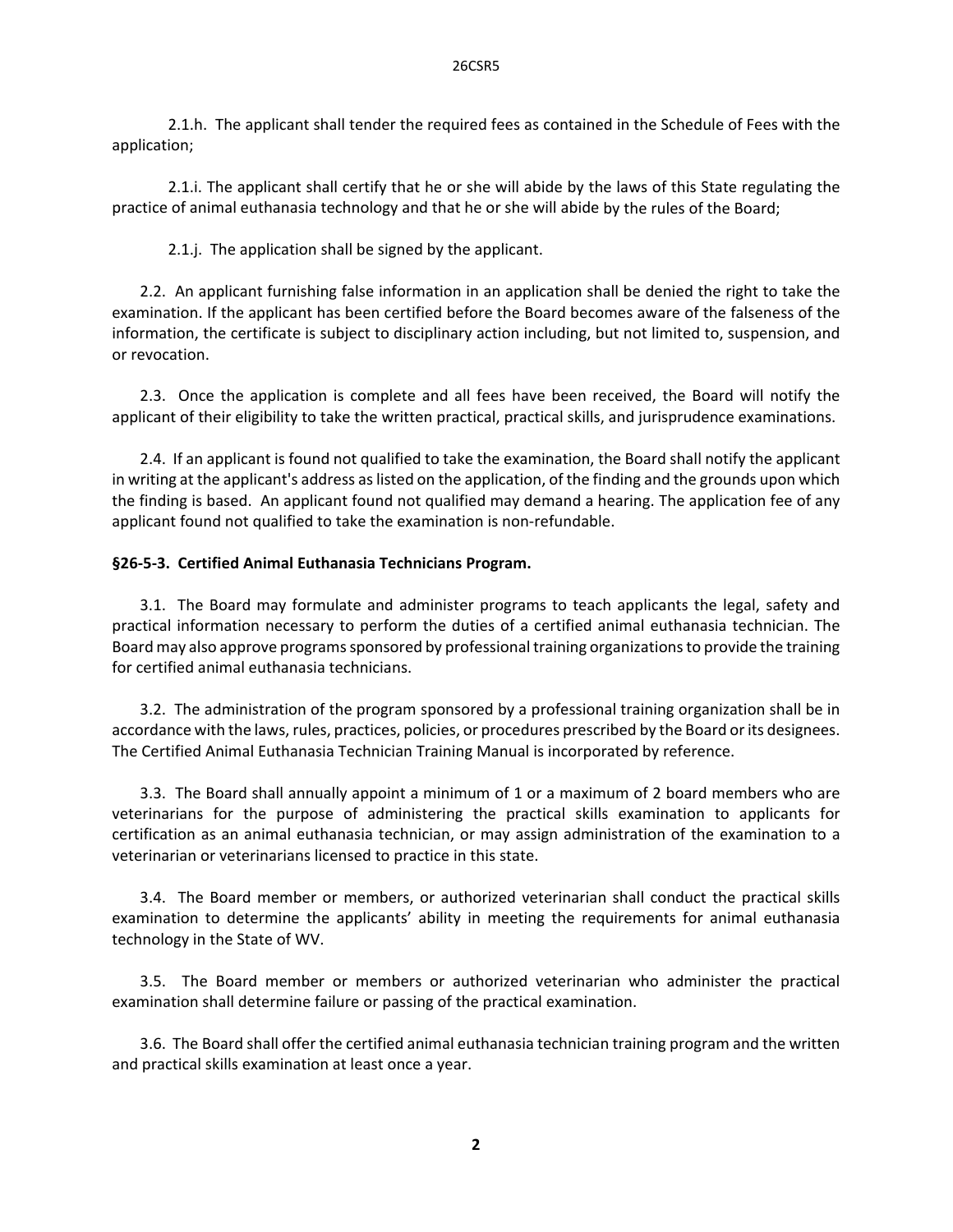## **§26‐5‐4. Certified Animal Euthanasia Technician Jurisprudence Examination.**

4.1. Jurisprudence examinations shall cover the laws governing animal euthanasia technology in the State of West Virginia.

4.2. Examinations are the property of the Board and shall not be duplicated in any form.

## **§26‐5‐5. Certified Animal Euthanasia Technician Certificate Holder.**

5.1. The Board shall issue a certificate to a qualified candidate who passes the examinations and meetsthe requirements of the Board to practice the profession of animal euthanasia technology and upon payment of the certification fee. If any certified animal euthanasia technician desires that a duplicate registration be issued, the Board shall issue a duplicate registration upon payment of the fee as set forth in the Schedule of Fees.

5.2. The certificate issued by the Board shall include the certificate holder's full name, registration number, the Board seal, the effective date and the expiration date and shall bear the signatures of the Chairperson and Secretary‐Treasurer of the Board.

## **§26‐5‐6. Certified Animal Euthanasia Technician Registration Renewal.**

6.1. The Board shall notify each certified animal euthanasia technician that his or her certification will expire on December 31 but failure to receive the notification does not exempt a certificate holder from meeting the requirements of this rule.

6.2 A certified animal euthanasia technician who desires to continue to be certified shall, starting October 1 through December 31 of each year, renew his or her certification by completing the required certification renewal, paying the annual renewal fee as specified in the Schedule of Fees, and certify to the Board that he or she has completed all continuing education requirements.

6.3. A certified animal euthanasia technician who desires to continue his or her certification in good standing to practice animal euthanasia technology shall undertake at least 6 (50 minute) units of Board approved continuing education units in the field of animal euthanasia technology during each calendar year. Classroom or online courses will be permitted. No periods may be accumulated, carried forward, or held over past the calendar year in which the hours of continuing education were completed.

6.4. The Board may provide a continuing education course annually for certified animal euthanasia technicians as specified in the Schedule of Fees.

6.5. Certificate holders are required to maintain original documents verifying the date and subject of the program or course, the number of continuing education hours or credits, and certification from an approved sponsor. Original documents must be maintained for a period of two years following renewal.

6.6. The Board may grant continuing education hardship extensions by request of the certificate holder. The Board shall only consider hardship extensions from certificate holders who the Board determines were prevented from completing the required continuing education hours within the year due to verified medical emergencies or military obligations beyond the certificate holder's control. Requests for a hardship extension must be received in the Board's office by December 15.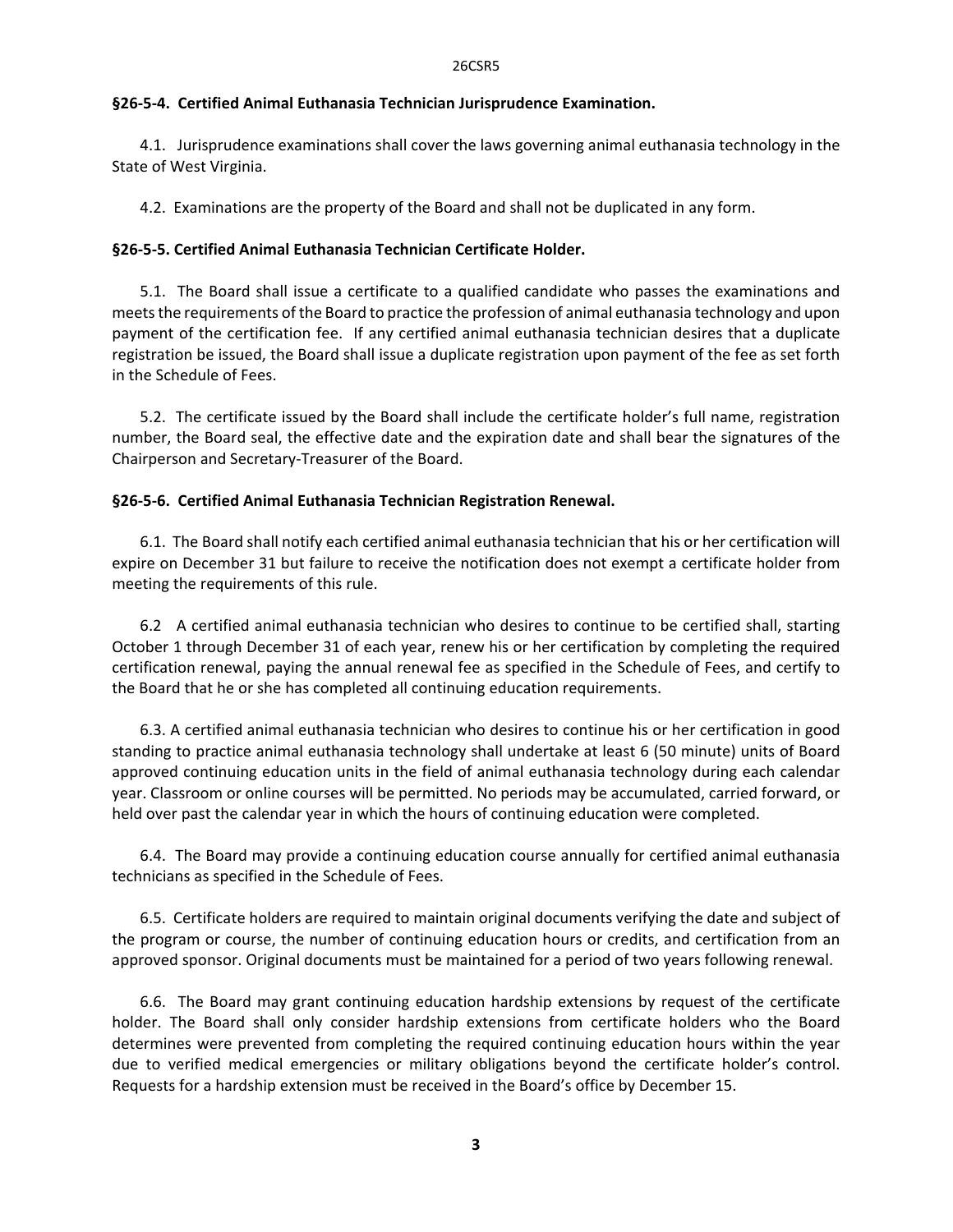#### 26CSR5

6.7. If an extension is granted by the Board for completion of approved continuing education hours, the technician shall file the renewal application with the renewal fee. The Board shall renew the certificate contingent upon the certificate holder completing the mandatory continuing education within a period determined by the Board from the current year's expiration date of December 31.

6.8. The renewal certificate in hardship extension, shall be issued for the period required to complete the mandatory continuing education, and shall be extended to December 31 upon receipt of acceptable written documentation of completing the continuing education. The continuing education hours completed during the extension period shall not be applied toward satisfaction of continuing education in the year completed and shall be separate from continuing education requirements for current year renewals.

6.9. An animal euthanasia technician issued a hardship extension for completion of continuing education shall submit documentation of completion prior to the end of the Board approved extension period. Continued practice past the authorized extension period without a written renewal certificate from the Board constitutes the practice of animal euthanasia technology without a certificate.

6.10. Upon receipt of the completed renewal application and fee, the Board shall issue a renewal certificate bearing the number of the certification, the period for which the certification is renewed, and any other information the Board considers necessary.

6.11. Certifications issued by the Board shall be posted in a place conspicuous to the public at the establishment where animal euthanasia technology is being provided.

6.12. Certified animal euthanasia technicians shall notify the Board of any change of address, and forward the notice to the Board no later than the effective date of the change of address.

### **§26‐5‐7. Chemical Restraint Drugs.**

7.1. Chemical Restraint Drugs are those drugs approved by the Board for administration prior to lethal injection of an animal to reduce aggressiveness and/or mobility of the animal being euthanized.

7.2. Recordkeeping requirements for approved chemical restraint drugs shall be identical to the recordkeeping requirements for animal euthanasia drugs.

### **§26‐5‐8. Animal Euthanasia Technician Disciplinary Action.**

8.1. The Board may deny, suspend or revoke a certification, impose a civil penalty, place a person's certificate on probation, reprimand a certificate holder, refuse to examine an applicant or issue a certification or renew a certification, as provided by law and as provided by this rule if it finds an applicant or certificate holder:

8.1.a. Has presented to the Board false or fraudulent evidence of qualification or has been found to be guilty of fraud or deception in the process of securing a certificate;

8.1.b. Is chronically or habitually intoxicated, has a chemical dependency or is addicted to drugs;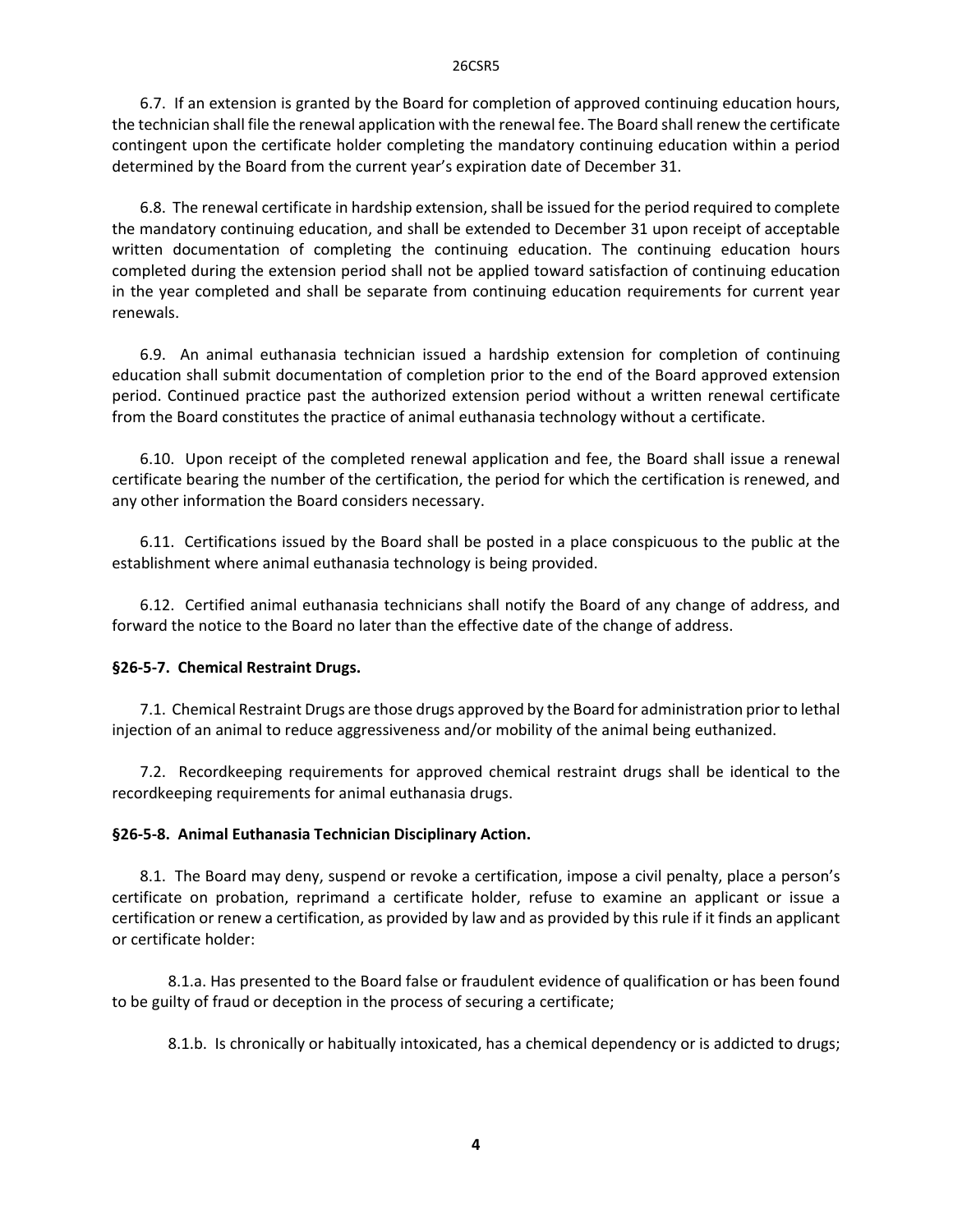8.1.c. Has engaged in dishonest, unethical, or illegal practices in or connected with the practice of animal euthanasia technology, or has been convicted of a misdemeanor related to the practice of animal euthanasia technology or animal abuse or neglect;

 8.1.d. Has been convicted of a felony under the laws of state, jurisdiction, or federal government of the United States or any other crime involving moral turpitude;

 8.1.e. Has engaged in practices or conduct in connection with the practice of animal euthanasia technology which violate the standards of professional conduct as established by the Board;

 8.1.f. Has permitted or allowed another to use his or her certification to practice animal euthanasia in this or any other state;

8.1.g. Has committed fraud in the application or record keeping of any animal;

 8.1.h. Has failed to maintain records at the place of business of the certified animal euthanasia technician which shall include, but not be limited to those specified in Section 9 of this rule;

8.1.i. Has performed unnecessary or unauthorized treatment;

8.1.j. Has participated in any unlawful, unethical or inhumane act;

 8.1.k. Used Sodium Pentobarbital, Sodium Pentobarbital compounds or any other Board approved euthanasia solutions, sedatives, or tranquilizers for pre-euthanasia administration for any purpose other than humane animal euthanasia or that the permitted facility has failed to abide by the rules for the safe and efficient purchase, possession, or administration of Board approved euthanasia solutions, sedatives, or tranquilizers for pre‐euthanasia administration; or

 8.1.l. Has received disciplinary action in another jurisdiction, including the suspension, probation or revocation of a certificate holder as an animal euthanasia technician issued by another jurisdiction.

8.2. The Board may also suspend or revoke the certificate of a certificate holder who is found to be mentally incompetent by a court of competent jurisdiction. If the certificate holder is later determined to be mentally competent by a court, the Board may reinstate the certificate.

 8.3. On conviction of or determination of conviction of a person certified by the Board of a felony, the Board may, after an administrative hearing in which the facts of conviction are determined, suspend or revoke the person's certificate. The Board may not reinstate or reissue a certificate holder to a person whose certification is suspended or revoked under this section except on an express determination of the Board based on substantial evidence contained in an investigative report, indicating that the reinstatement or reissuance of the certificate holder is in the best interests of the public and of the person whose certification has been suspended or revoked.

8.4. If a person violates this rule in a manner that constitutes grounds for disciplinary action by the Board, the Board may assess the costs of the investigation, hearing, hearing examiner, legal fees, and all other reasonable and necessary costs incurred by or on behalf of the Board to the certificate holder who was the subject of the disciplinary action.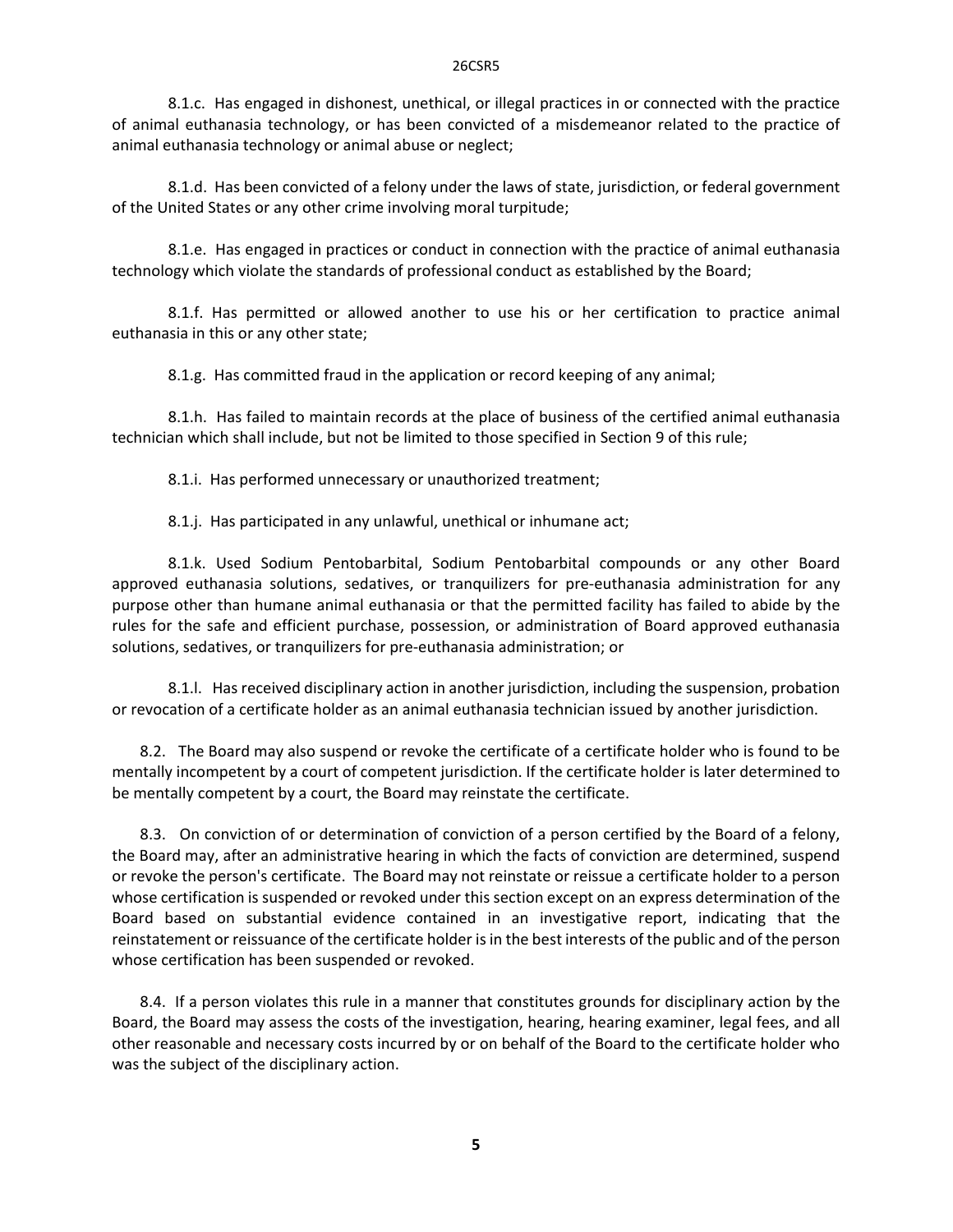8.5. The Board may inspect an animal control facility, animalshelter or humane society which employs a certified animal euthanasia technician to determine if it complies with the requirements for possession, administration, purchase or storage of approved euthanasia solutions, or sedatives or tranquilizers for pre‐euthanasia administration, as established by the Board.

### **§26‐5‐9. Record keeping.**

9.1. Certified animal euthanasia technicians that have a Federal Drug Enforcement Administration (DEA) number and administer controlled substances shall comply with the federal and state laws pertaining to the usage of controlled substances; including maintaining a register, which shall indicate the following:

9.1.a. Identification of the animals euthanized;

9.1.b. Method utilized for the euthanasia of each animal;

9.1.c. Drugs administered, including dosage;

9.1.d. Date of euthanasia;

9.1.e. Method of sanitary disposal of animal's remains; and

 9.1.f. An inventory of all receipts, administrations and distributions of all euthanasia solutions, sedatives and tranquilizers.

9.2. The certified animal euthanasia technician and the administrators of the animal control facility, humane society or animal shelter shall maintain the records on the business premises for a period of 3 years.

9.3. In the case of the cancellation of certification of an animal euthanasia technician, the records shall be maintained by the facility's administrators.

### **§26‐5‐10. Storage.**

10.1. The certified animal euthanasia technician shall maintain all controlled substances, sedatives and tranquilizers under his or her authority in a properly secure and locked storage container when the Certified Animal Euthanasia Technician is not in the same room with the drug.

10.2. Only the certified animal euthanasia technician shall have access to the drug storage container.

10.3. The manufacturers' instructions shall be followed in the preparation of all lethal injections or chemical restraint drugs.

10.4. Needles shall be of medical quality, and shall not be used if they are dirty, clogged, barbed, or might otherwise cause unnecessary discomfort for the animal. Needles may not be used more than 5 times.

10.5. Syringes shall be of medical quality. They may be reused if they are properly cleaned.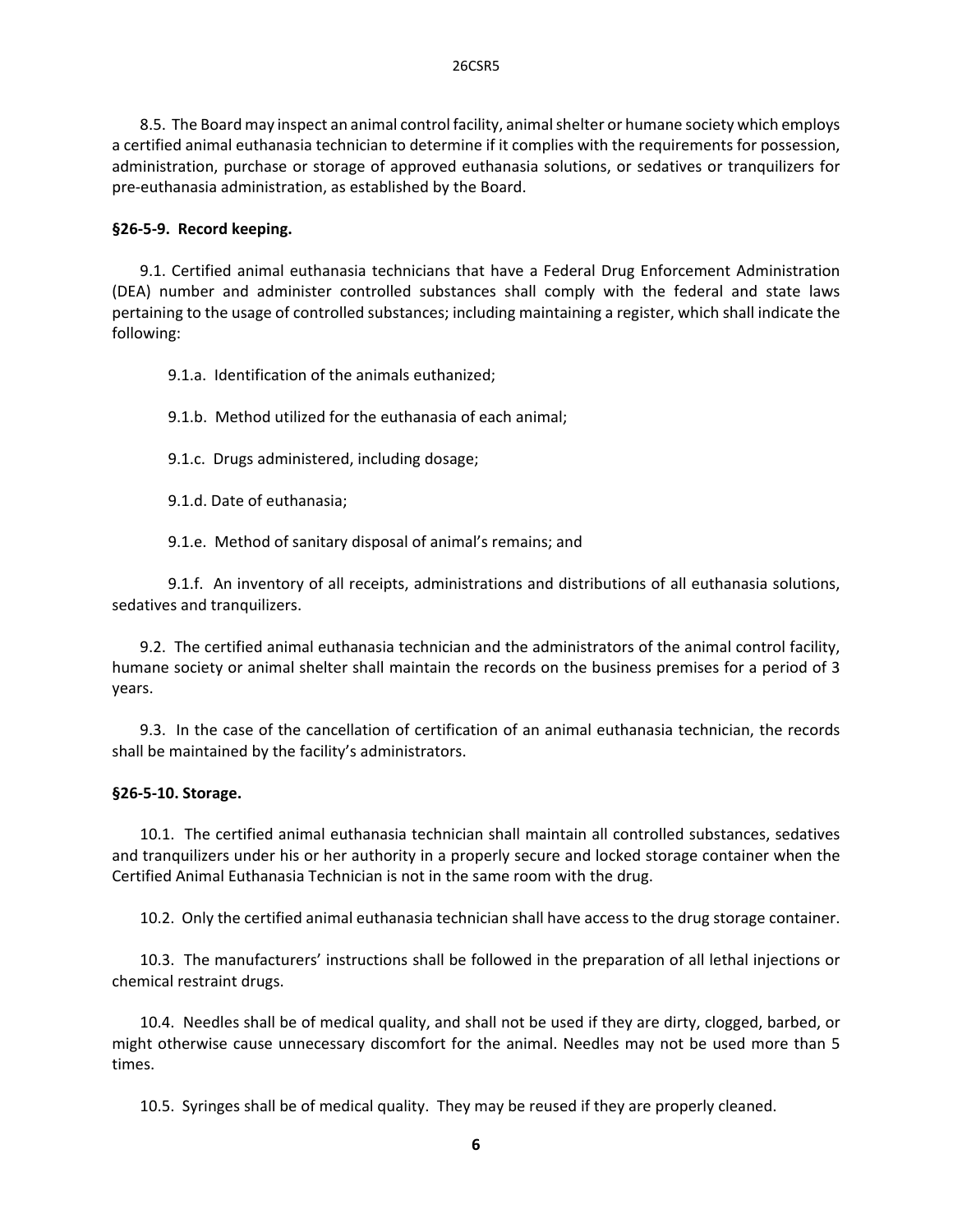10.6. Needles and syringes shall be kept in the same secure storage as the lethal drugs and chemical restraint drugs.

10.7. Needles and syringes shall be disposed of in a proper container, as required by state law.

# **§26‐5‐11. Facility Inspections and Registration.**

11.1. A new animal euthanasia facility shall submit a facility registration application along with the non‐refundable required fee to the Board.

11.2. A registered animal euthanasia facility that is euthanizing animals shall be inspected by the Board on a rotating basis every 2 years, except when the Board requires a re‐inspection due to the facility not meeting all requirements for that type of facility at the routine inspection. Additionally, the Board may inspect a facility at any time for just cause after the Board determines that the facility meets the respective provisions for operation under this rule may it lawfully operate.

11.3. A registered animal euthanasia facility operating shall complete and file annually, on or before June 30, on a form approved by the Board, an annual animal euthanasia facility registration, and shall pay the animal euthanasia facility annual permit fee, as prescribed in the Schedule of Fees.

11.4. The Board shall not issue a renewal certificate to an animal euthanasia technician of an animal euthanasia facility that has not filed an annual facility registration, or that has refused to allow a representative of the Board to inspect the euthanasia facility during the facility's regular business hours.

11.5. The Board may revoke or suspend a facility registration for not being in compliance with this Rule.

# **§26‐5‐12. Termination of Employment.**

12.1. Certified animal euthanasia technicians who cease employment with the animal control facility or humane society listed on their DEA registration shall notify the Board in writing immediately, regardless of the reason.

# **§26‐5‐13. Criminal History Record Check.**

13.1. Beginning July 1, 2018, and in addition to all of the requirements for certification, an applicant for an initial certification to practice as an animal euthanasia technician in West Virginia shall request and submit to the Board the results of a state and a national criminal history record check.

 13.2. The purpose of the criminal history record check is to assist the Board in obtaining information that may relate to the applicant's fitness for certification.

 13.3. In addition to the State Police, the Board may contract with and designate a company specializing in the services required by this section instead of requiring the applicant to apply directly to the West Virginia State Police or similar out‐of‐state agency for the criminal history records checks; provided, that any such company must utilize protocols consistent with standards established by the Federal Bureau of Investigation and the National Crime Prevention and Privacy Compact.